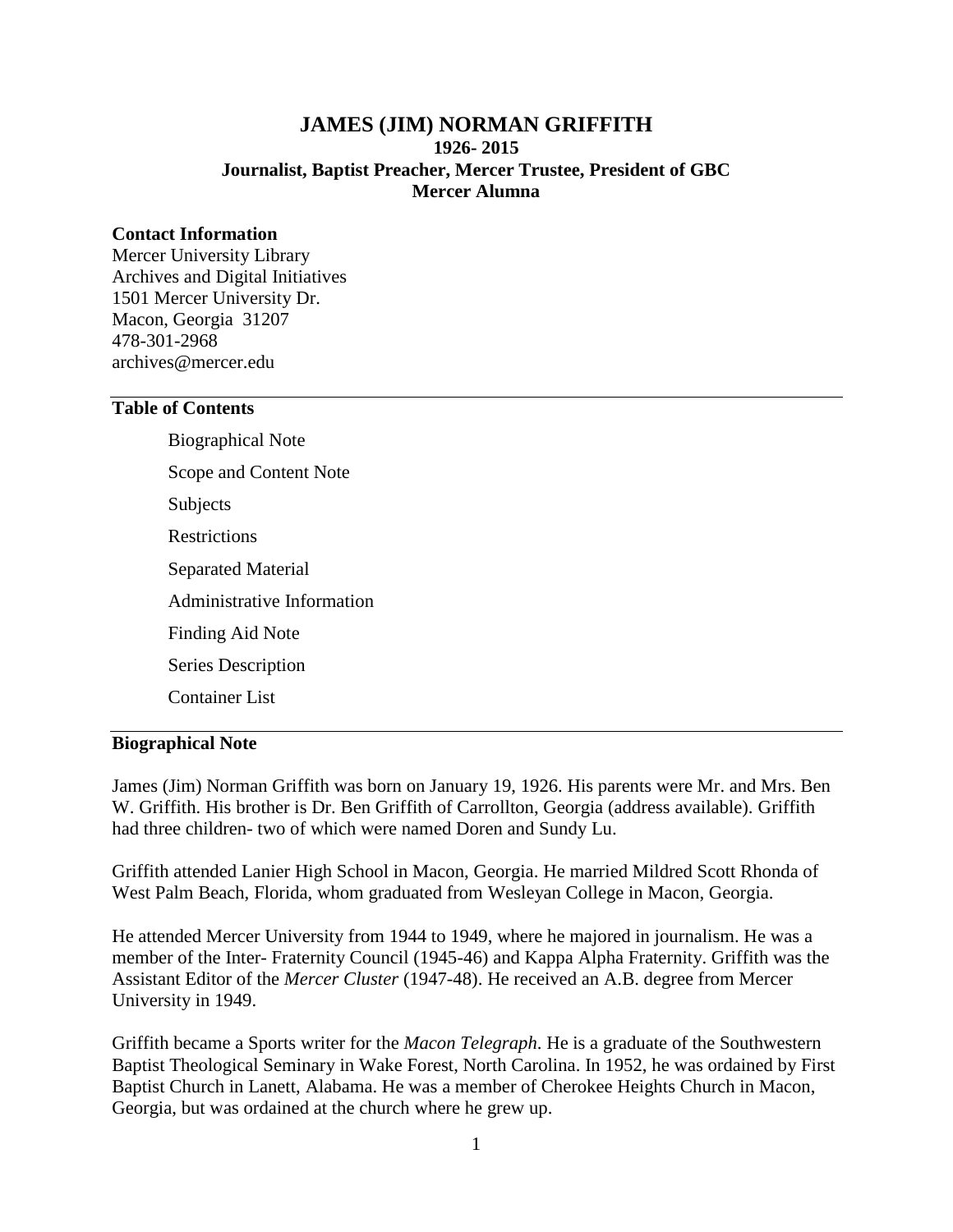He was the pastor of St. Simons First Baptist Church for many years. Beech Haven Church in Athens, Georgia called to him in 1966.

In 1968, he received an Honorary Degree from Atlanta Law School. He was also a Trustee of Mercer University from 1971 to 1975. Griffith received an MD and Th. D from Luther Rice Seminary before 1973. He received an Honorary Degree from Mercer in 1977.

Griffith preached sermon at Convention in 1973. In 1979, he was the President of the Georgia Baptist Convention (GBC). He became the Executive Secretary of the Georgia Baptist Convention in 1980.

Griffith is the author of three books: *Sure You Can* and *Stepping Stones*, Broadman Press, and *From Pulpit to Pew*. He was a contributing author to the book, *The Lord's Day*. For almost 25 years, he was the author of the humor column, "Pulpit to Pew", which was published weekly in the *Christian Index* of the GBC and *The Tennessee Baptist and Reflector*. Griffith's sermons and writings have been published by *Reader's Digest*, *Pulpit Digest*, *Proclaim Magazine, North Carolina Biblical Recorder, Baptist Program, Florida Baptist Witness, Western Recorder, Christian Advocate, The Australian Baptist, Open Windows*, and other publications.

### **Scope and Content Note**

The James (Jim) Norman Griffith collection contains his sermons, course material, photographs, scrapbooks, audio and visual tapes, books, publications, and miscellaneous materials.

### **Subjects**

Christian life -- Baptist authors *Christian Index* Georgia Baptist Convention (GBC) *Mercer Cluster*  Mercer University Southwestern Theological Seminary (Wake Forest, NC)

### **Restrictions**

*Restrictions on access* Unrestricted access. All requests subject to limitations noted in departmental policies on reproduction.

### *Terms Governing Use and Reproduction*

To quote in print, or otherwise reproduce in whole or in part in any publication, including on the World Wide Web, any material from this collection, the researcher must obtain permission from (1) the owner of the physical property and (2) the holder of the copyright. Persons wishing to quote from this collection should consult the reference archivist to determine copyright holders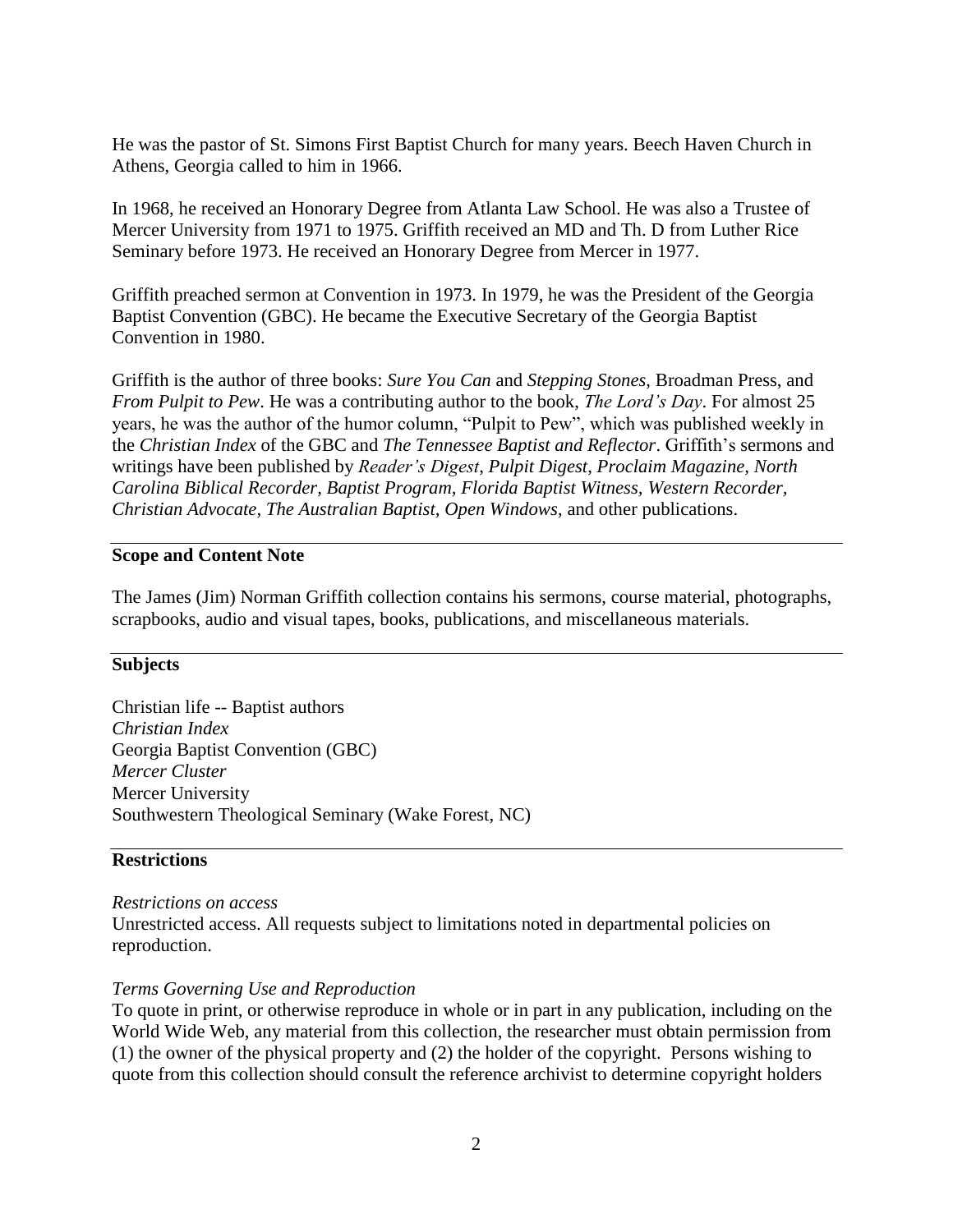for information in this collection. Reproduction of any item must contain the complete citation to the original.

# **Separated Material**

None

## **Administrative Information**

### *Citation*

[after identification of item(s)], James N. Griffith Collection. Archives and Digital Initiatives, Mercer University, Macon, GA.

#### *Processing*

List revised April 2018 by Hannah Hinton and Gabrielle Hale.

# **Finding Aid Note**

Finding aid available in repository.

# **Series Description**

| <b>BOX1</b><br>$\overline{BOX}$ 2<br><b>BOX 3</b><br>BOX <sub>4</sub><br>BOX 5 | Miscellaneous<br><b>Sermons</b><br>Publications, flat (listed from top to bottom)<br>Publications, vertical<br>Publications, boxed                                                                                                                                                                               |
|--------------------------------------------------------------------------------|------------------------------------------------------------------------------------------------------------------------------------------------------------------------------------------------------------------------------------------------------------------------------------------------------------------|
| <b>BOX1</b>                                                                    | <b>Miscellaneous</b>                                                                                                                                                                                                                                                                                             |
| 1/1                                                                            | Southeastern Baptist Theological Seminary, course materials, 4"                                                                                                                                                                                                                                                  |
| 1/2                                                                            | Scrapbooks, 1939-2005; Miscellaneous Photographs, 5.5"                                                                                                                                                                                                                                                           |
| 1/3                                                                            | Audio and Audio-Visual tapes, 5.5" (Audio tapes: James N. Griffith, 1975, 1976,<br>1979, 1980, 1982, 1984, 1990, 1993, n.d.; Louie D. Newton, 1981?; Dr. Lawhead,<br>n.d.; Vance Havner, n.d.; J. Thorton Williams, 1984; Sara Powell and Anna Laura<br>Page, 1980) (Audio visual tape: James N. Griffith, 2005) |
| BOX <sub>2</sub>                                                               | <b>Sermons</b>                                                                                                                                                                                                                                                                                                   |
| 2/1                                                                            | "Sermons in the Rough," 6"                                                                                                                                                                                                                                                                                       |
| 2/2                                                                            | "Sermons: Old Testament texts, 1.5"                                                                                                                                                                                                                                                                              |
| 2/3                                                                            | "Sermons, New Testament texts, 2.5"                                                                                                                                                                                                                                                                              |
| 2/4                                                                            | "Topical sermons and other addresses, 2.5"                                                                                                                                                                                                                                                                       |
| <b>BOX3</b>                                                                    | Publications, flat (listed from top to bottom)                                                                                                                                                                                                                                                                   |